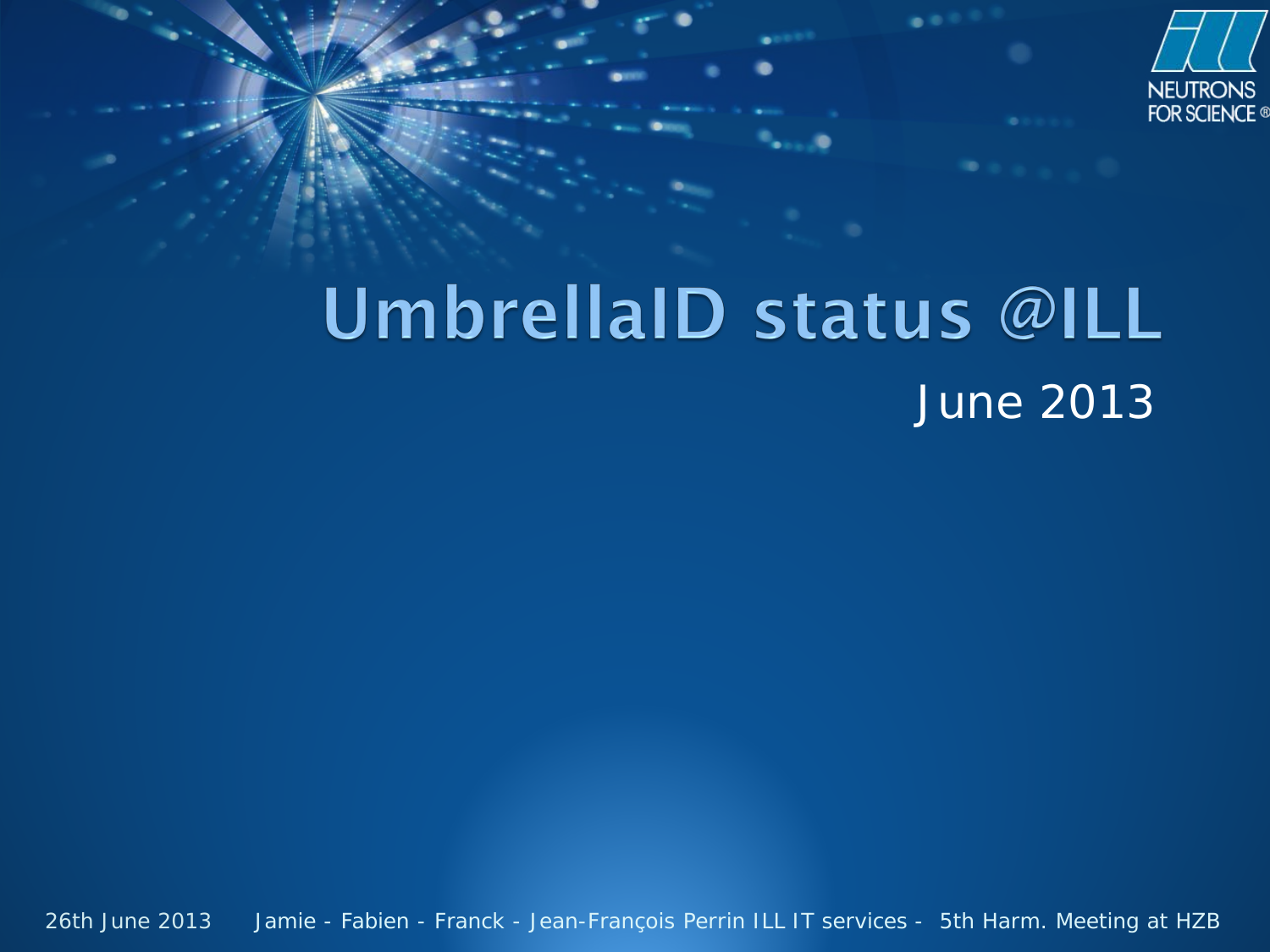

## ILL Central Authentication

- CAS (http://www.jasig.org/cas) as SSO since 2006
- 1 single central Auth server (staff & users)
- More than 40 web apps (staff & users)
- For the users:
	- VC (usof)
	- PSCM
	- DataPortal

…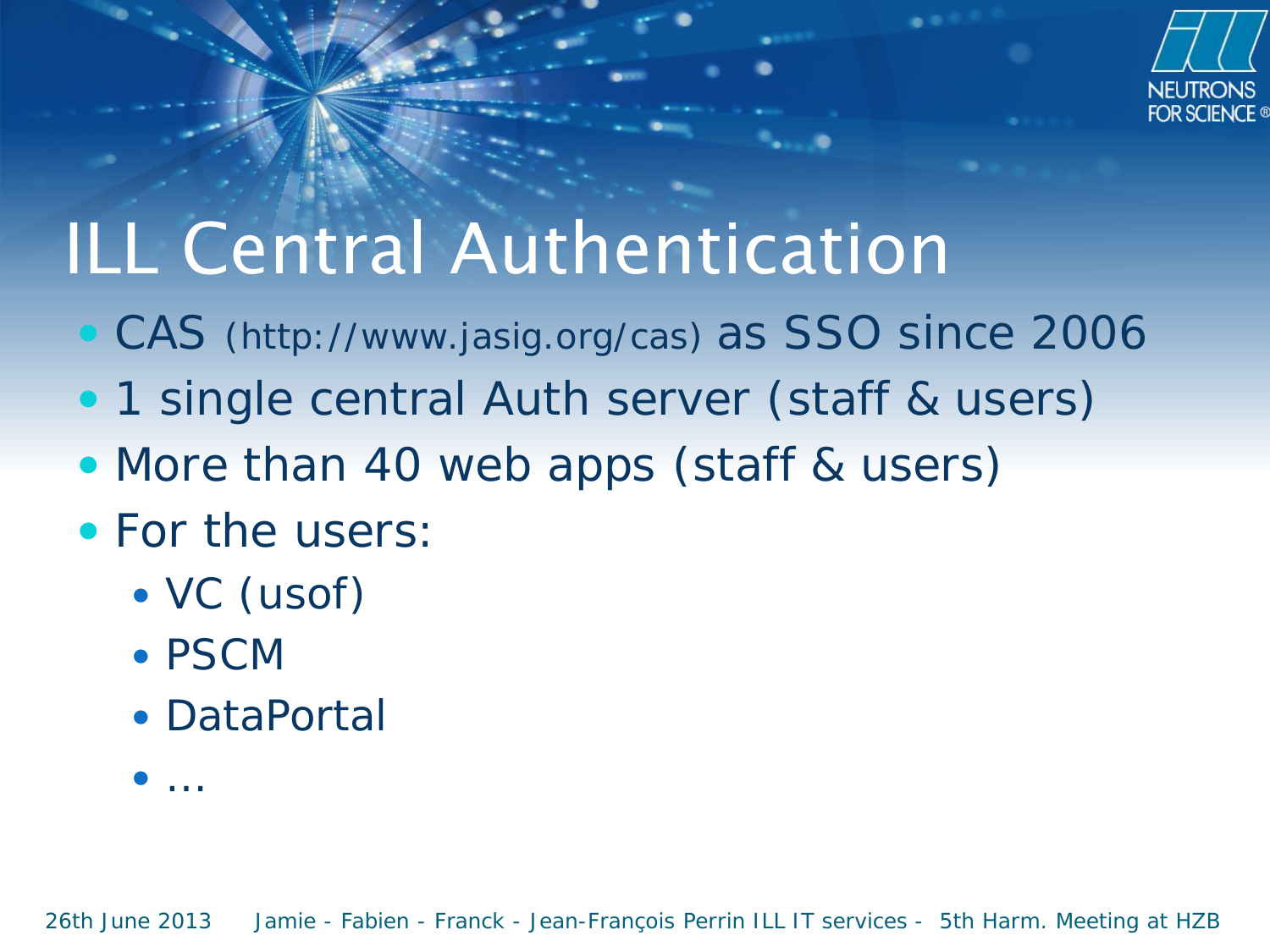

# Main integration workflow

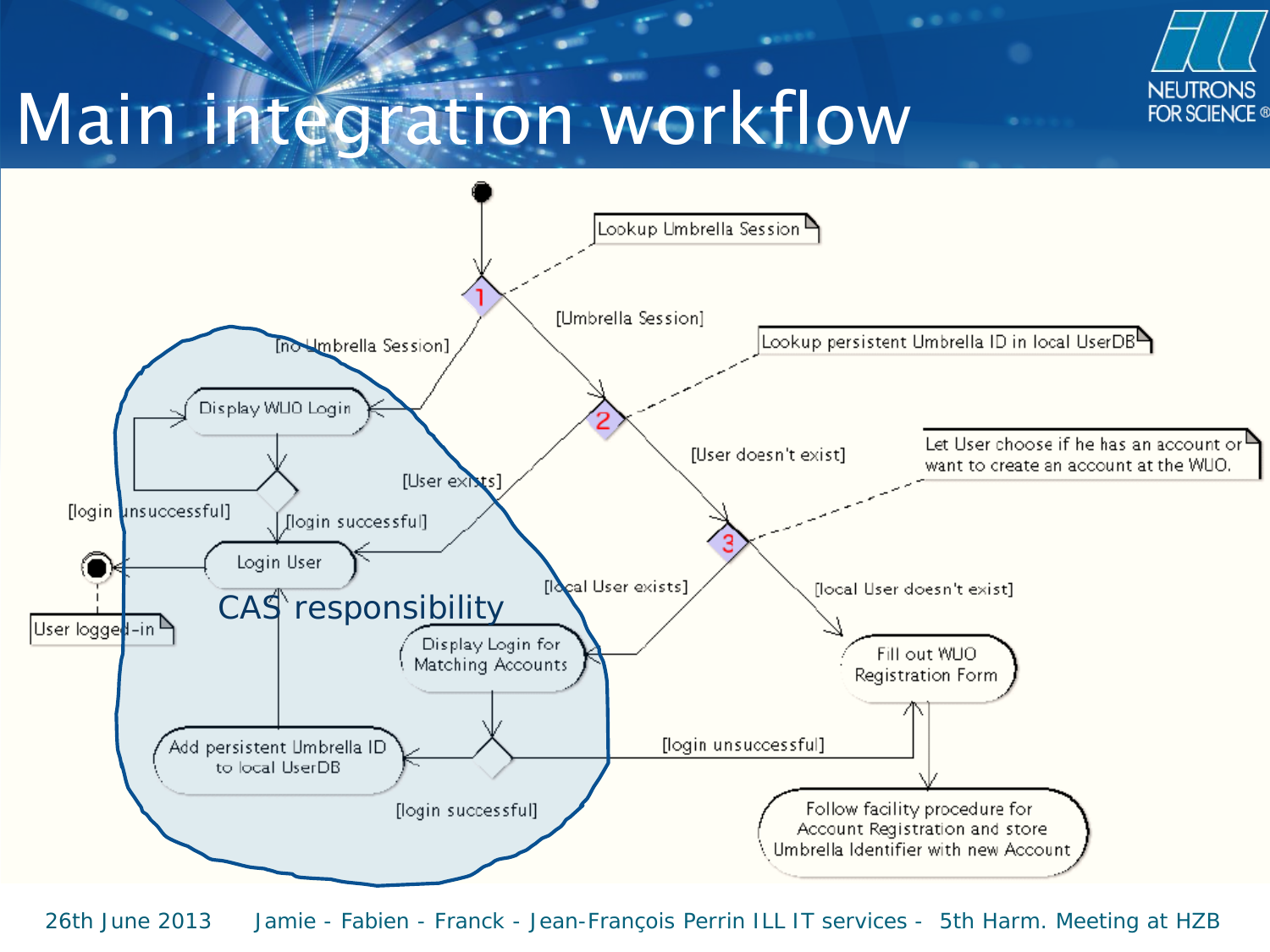

# SAML technical integration 1/2

- Options:
	- Casshib (https://code.google.com/p/casshib/)
		- Maintained as a separate product
		- Need some work for using standard authenticator (e.g. LDAP)
		- Need to integrate the Umbrella Workflow
	- Develop the module from scratch using the standard CAS Trusted authenticator …
	- Use casshib as it is and use our CAS server as a client …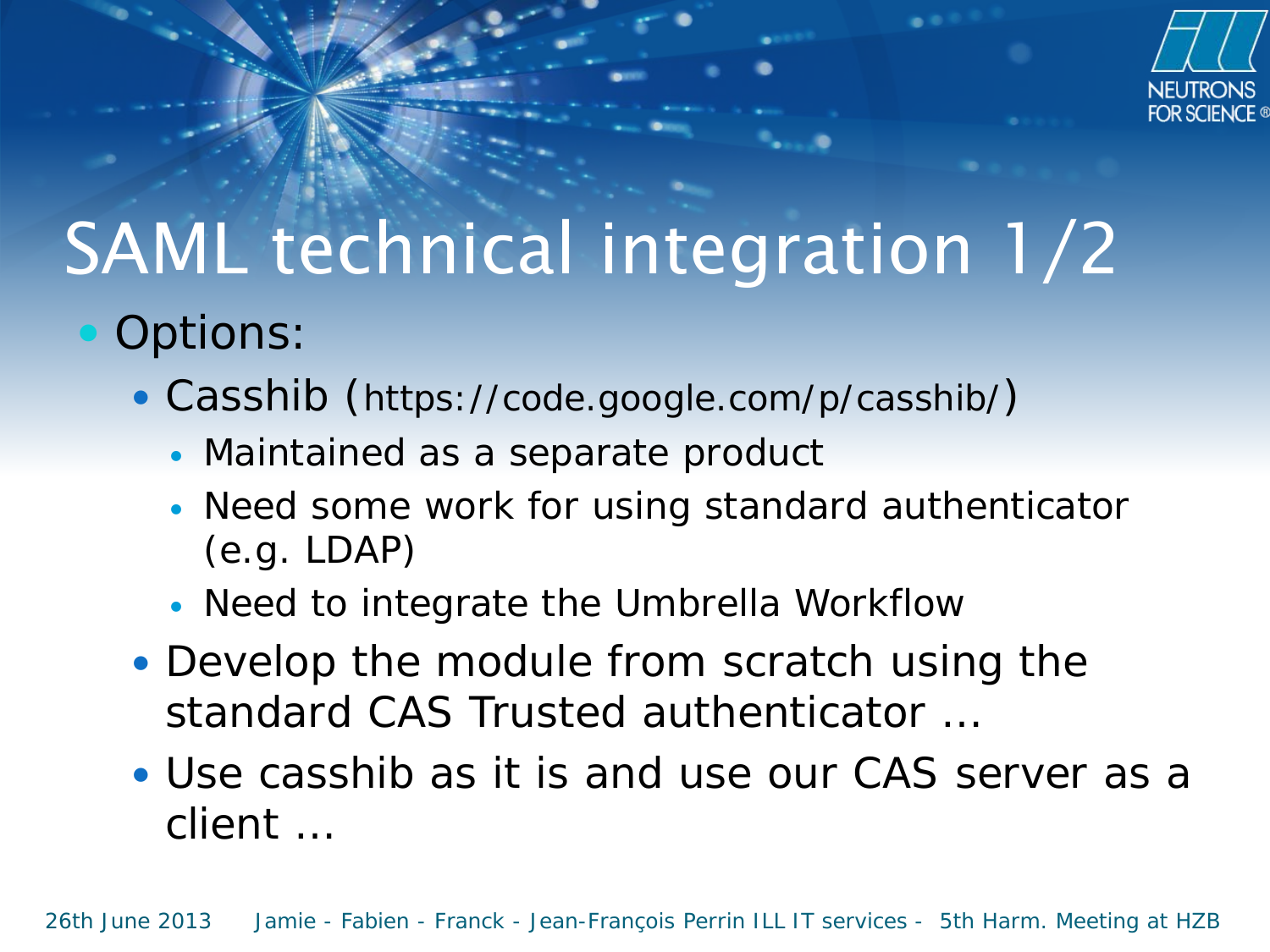

# SAML technical integration 2/2

- Transform our CAS server as a Shib IDP and use casshib with 2 IDPs …
- Use an existing proxy protocol solution
	- http://lemonldap-ng.org/welcome[/](http://simplesamlphp.org/)
	- http://simplesamlphp.org/
	- http://dev.entrouvert.org/projects/authentic
		- **+ Strong coupling**
		- Maintenance and support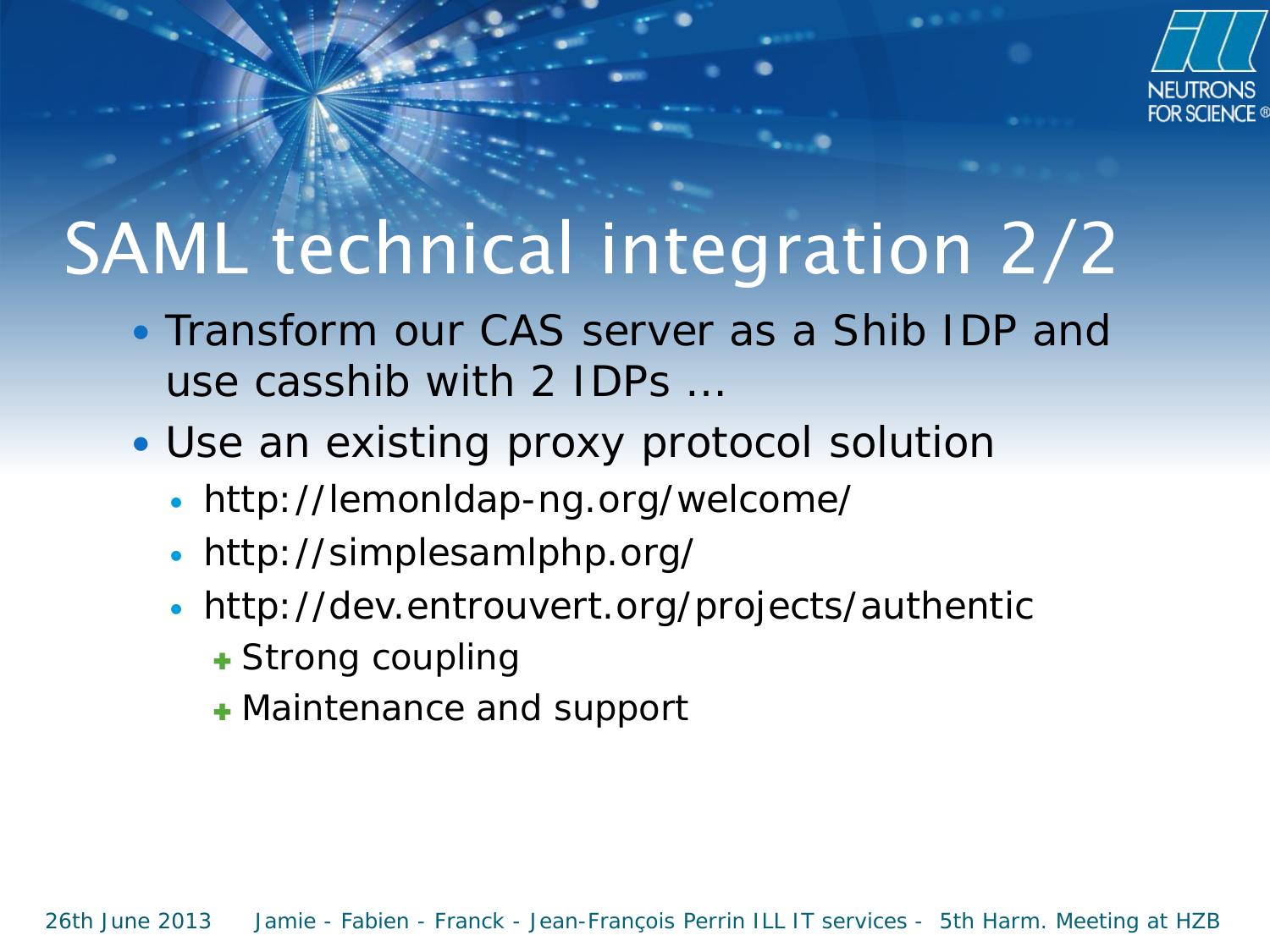

### Our choice: Authentic2 1/2

- Replacement of the Jasig Cas Server by Authentic2
- What is authentic2:
	- OpenSource project (AGPLv3)
	- Python Django
	- Proxy between authentication protocols (OpenID/SAML/CAS)
	- maps a user to a local repository (bridging)
	- Provide the local Id to apps through SSO IDP (CAS/SAML/OpenID)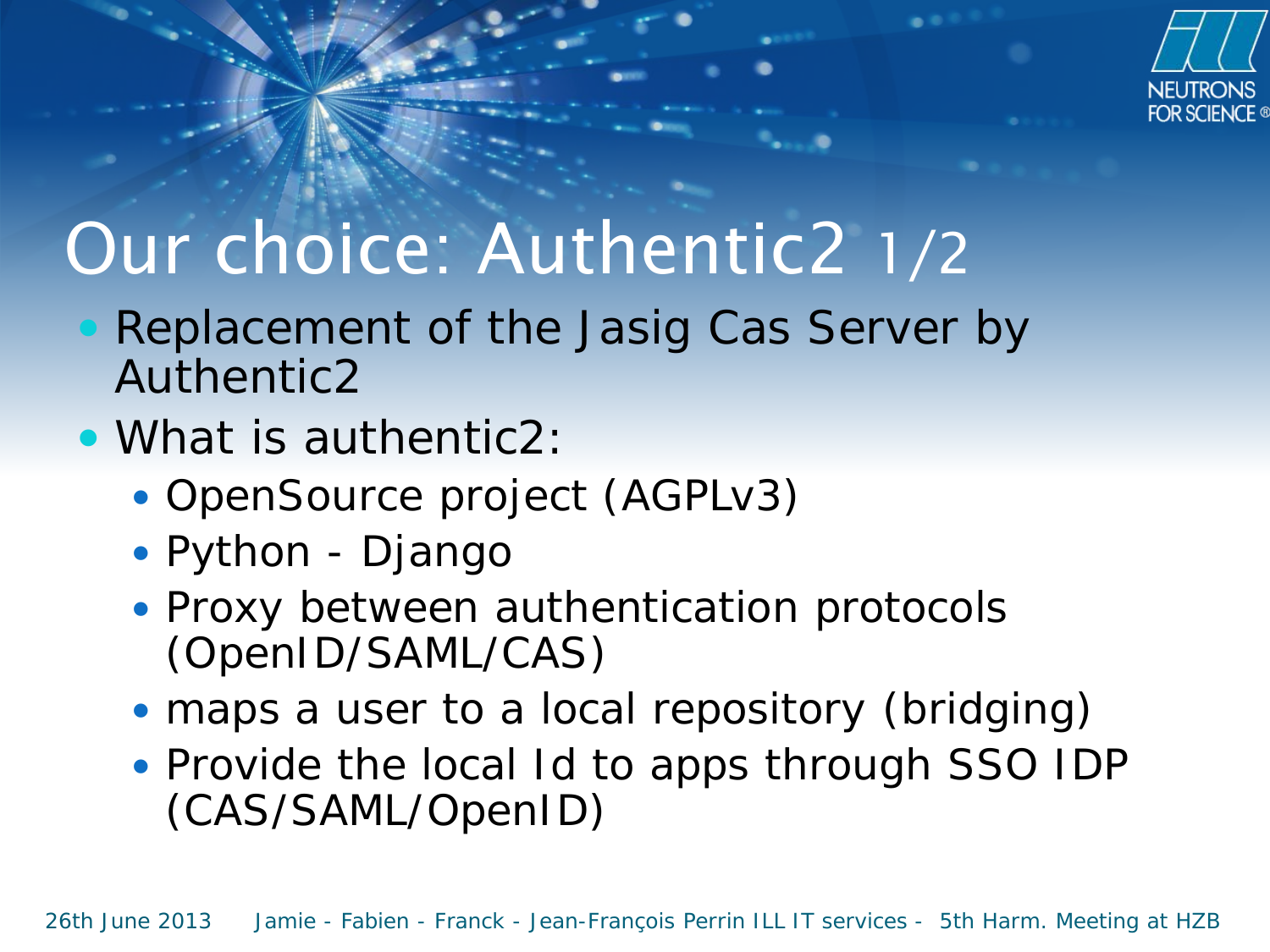

### Our choice: Authentic2 2/2

- What is authentic2:
	- Project leaded by Enrte'Ouvert (Fr company)
	- Enrte'Ouvert is a small company specialized in Auth technologies (e.g Lasso)
	- The project is rather young (2010) :
		- Not a lot of users (Fr univ.) discovered some bugs
		- We had to develop some plugins (multi-ldap, proxing attributes)
	- Cost (installation / maintenance) is low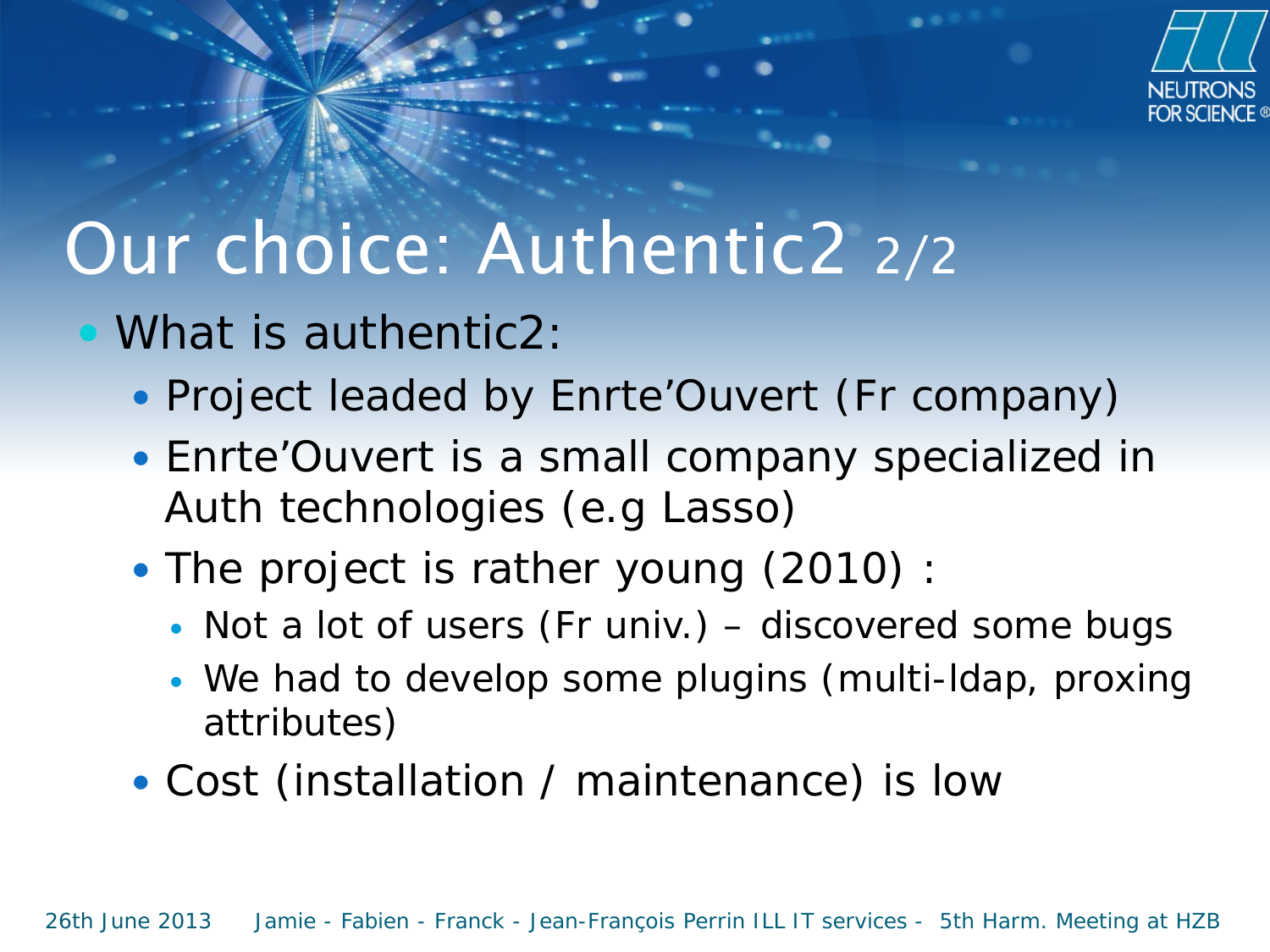

# Ready for production 1/2

- uses 2 LDAPs as backend (ILL plugin)
- Tests with different application are OK
- Network access / management / Bkp are in place
- Meeting with the developers the 3rd of July
- **Auth services:** 
	- Username/passwd
	- UmbrellaId.org
	- X509
	- OTP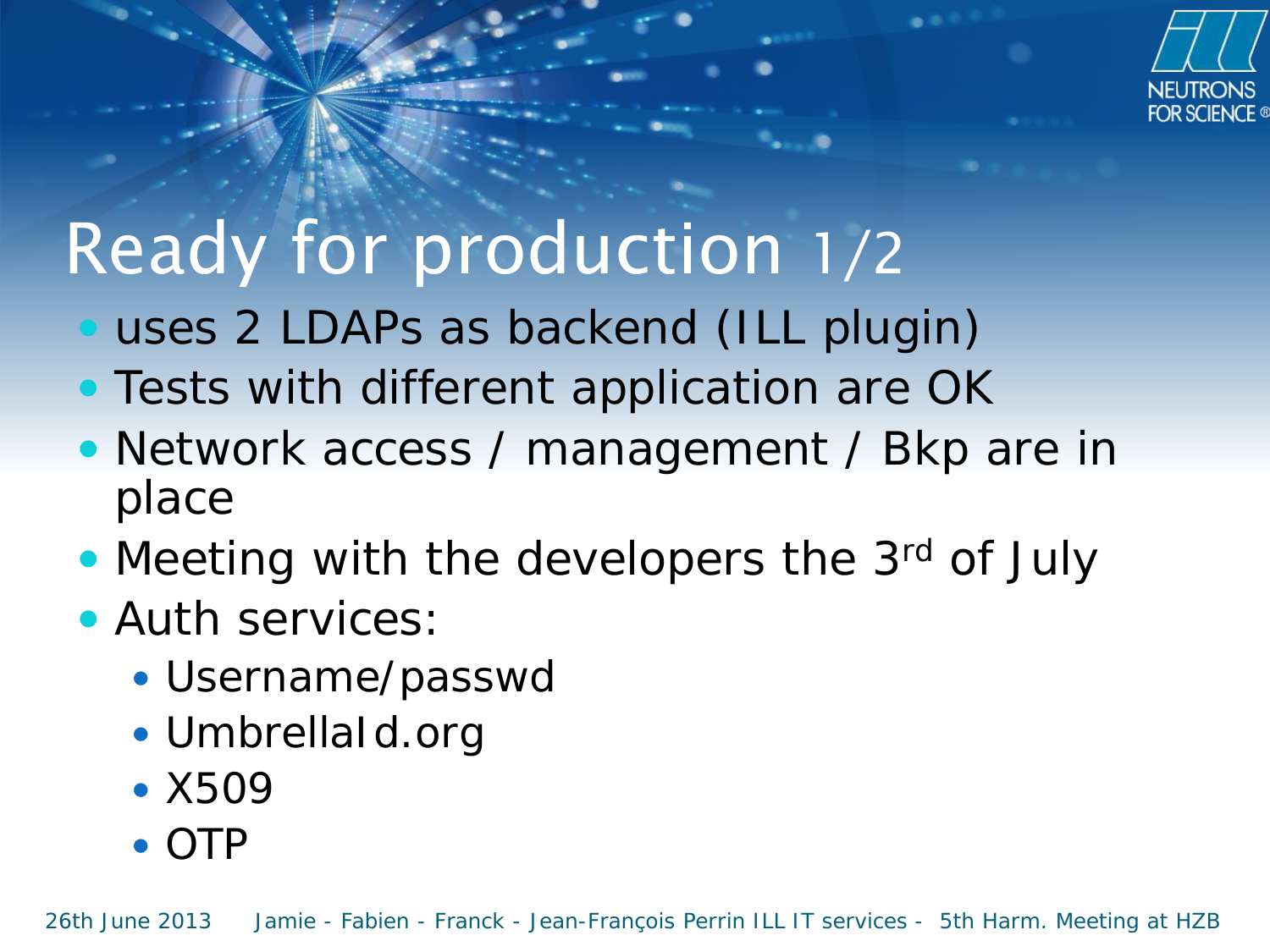

## Ready for production 2/2

- Id provider
	- CAS for internal application
	- OpenID for external apps
	- SAML (French federation RENATER) only for staff or internal purposes

• Only 1 feedback from friendly user up to now